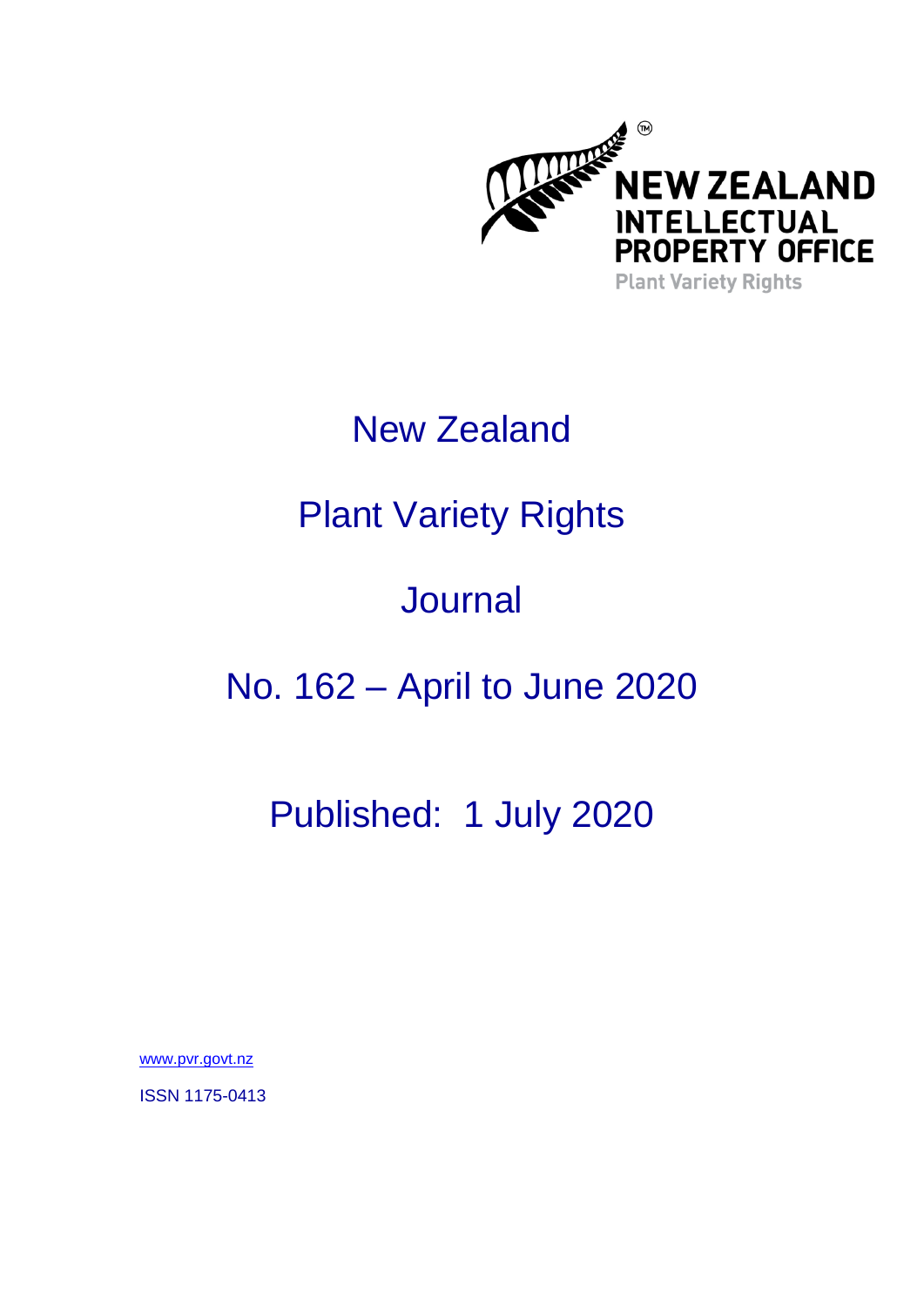#### I. GENERAL INFORMATION

#### I.A CLOSING DATES – NOTICE TO BREEDERS ENTERING VARIETIES IN CENTRAL DUS TRIALS

#### CONDUCTED BY THE PVR OFFICE

You will need to meet the following deadlines in order to have your variety included in the central trials to be established in 2020.

Peas – Make application by 1 August 2020

Please note that the closing date for Peas is now later than previously.

Potatoes - Make application by 1 August 2020

Spring Cereals – Make application by 10 August 2020

Spring sown Forage Brassicas - Make application by 1 September 2020.

#### I.B EMERGENCY NOTICE UPDATES

The IPONZ websites has provided information for users and breeders who may be having difficulty meeting requests for information, payment of fees or growing trial establishment during this uncertain period.

<https://www.iponz.govt.nz/news/iponz-plant-variety-rights-services-during-covid-19/>

#### I.C CHANGE TO THE PVR JOURNAL SEARCH FUNCTION

Following discussion on the user friendliness of the Journal in the PVR Technical Focus Group and requests by users to improve the functionality of the electronic Journal, the ability to search by usage of variety is now provided. You will now be able to search for only the plant types you have an interest in and no longer have to work through all applications or grants. There are five types of varieties; agricultural and vegetable crops, pasture plants and amenity grasses, fruit and nuts, fungi and ornamentals, trees and other plants

**Plant Variety Rights Journal now includes 'Use of Variety' filter**

| $\triangledown$ Search Criteria |                                                                                                                |
|---------------------------------|----------------------------------------------------------------------------------------------------------------|
| Domain                          | $\vee$ 0<br><b>PVR</b>                                                                                         |
| <b>Journal Section</b>          | No selection<br>$\checkmark$                                                                                   |
| Published                       | 25/02/2020<br>25/05/2020<br>區<br>F<br>۰<br>to<br>ø                                                             |
| <b>Use of Variety</b>           | No selection<br>Agricultural and vegetable crops<br>Fungi<br>av Settings<br>Pasture Plants and amenity grasses |
|                                 | Fruit and Nuts<br>Get Result List<br>Ornamental, trees and other plants<br><b>Suit</b>                         |

### **INBOX > SEARCH PUBLICATIONS**